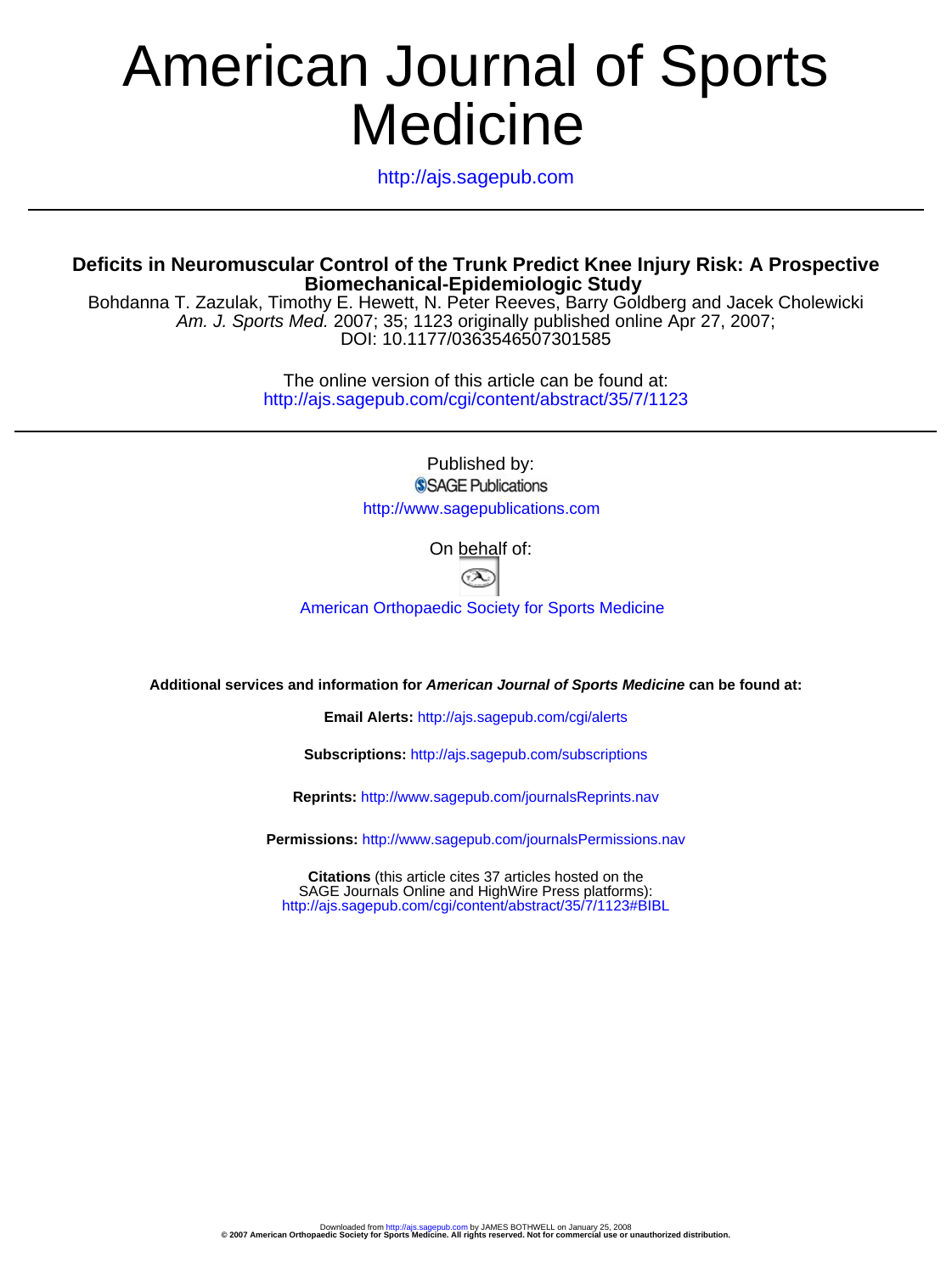## **Deficits in Neuromuscular Control of the Trunk Predict Knee Injury Risk**

### **A Prospective Biomechanical-Epidemiologic Study**

Bohdanna T. Zazulak,\*<sup>†‡§</sup> DPT, MS, OCS, Timothy E. Hewett,<sup>I'¶</sup> PhD, FACSM, N. Peter Reeves, <sup>§#</sup> MSc, Barry Goldberg, MD, and Jacek Cholewicki, <sup>§#</sup> PhD *From* † *Department of Rehabilitation Services, Yale-New Haven Hospital, New Haven, Connecticut,* ‡ *Department of Physical Therapy, Quinnipiac University, New Haven, Connecticut, the* § *Department of Orthopaedics & Rehabilitation, Biomechanics Research Laboratory, Yale University School of Medicine, New Haven, Connecticut, the <sup>"</sup>Sports Medicine" Biodynamics Center and Human Performance Laboratory, Cincinnati Children's Hospital Research Foundation, Cincinnati, Ohio, the* ¶ *Departments of Pediatrics, Orthopaedic Surgery, Biomedical Engineering, and Rehabilitation Sciences, University of Cincinnati College of Medicine, Cincinnati, Ohio, the* # *Department of Biomedical Engineering, Yale University, New Haven, Connecticut, and* \*\**Yale University Health Services, New Haven, Connecticut*

**Background:** Female athletes are at significantly greater risk of anterior cruciate ligament (ACL) injury than male athletes in the same high-risk sports. Decreased trunk (core) neuromuscular control may compromise dynamic knee stability.

**Hypotheses:** (1) Increased trunk displacement after sudden force release would be associated with increased knee injury risk; (2) coronal (lateral), not sagittal, plane displacement would be the strongest predictor of knee ligament injury; (3) logistic regression of factors related to core stability would accurately predict knee, ligament, and ACL injury risk; and (4) the predictive value of these models would differ between genders.

**Study Design:** Cohort study (prognosis); Level of evidence, 2.

**Methods:** In this study, 277 collegiate athletes (140 female and 137 male) were prospectively tested for trunk displacement after a sudden force release. Analysis of variance and multivariate logistic regression identified predictors of risk in athletes who sustained knee injury.

**Results:** Twenty-five athletes (11 female and 14 male) sustained knee injuries over a 3-year period. Trunk displacement was greater in athletes with knee, ligament, and ACL injuries than in uninjured athletes ( $P < .05$ ). Lateral displacement was the strongest predictor of ligament injury ( $P = .009$ ). A logistic regression model, consisting of trunk displacements, proprioception, and history of low back pain, predicted knee ligament injury with 91% sensitivity and 68% specificity ( $P = .001$ ). This model predicted knee, ligament, and ACL injury risk in female athletes with 84%, 89%, and 91% accuracy, but only history of low back pain was a significant predictor of knee ligament injury risk in male athletes.

**Conclusions:** Factors related to core stability predicted risk of athletic knee, ligament, and ACL injuries with high sensitivity and moderate specificity in female, but not male, athletes.

**Keywords:** anterior cruciate ligament (ACL); trunk or core stability; gender; knee injury prevention

The American Journal of Sports Medicine, Vol. 35, No. 7 DOI: 10.1177/0363546507301585 © 2007 American Orthopaedic Society for Sports Medicine

Female athletes are at significantly greater risk of anterior cruciate ligament (ACL) injury than male athletes in the same high-risk sports.<sup>29</sup> The mechanism of ACL injury is likely a combination of factors: valgus positioning of the lower extremity; relative extension with unbalanced weight distribution; and the plantar surface of the foot being fixed in position, away from the center of mass of the

<sup>\*</sup>Address correspondence to Bohdanna T. Zazulak, DPT, MS, OCS, Yale Physicians Building, 800 Howard Avenue, New Haven, CT 06510 (e-mail: bohdanna.zazulak@ynhh.org).

No potential conflict of interest declared.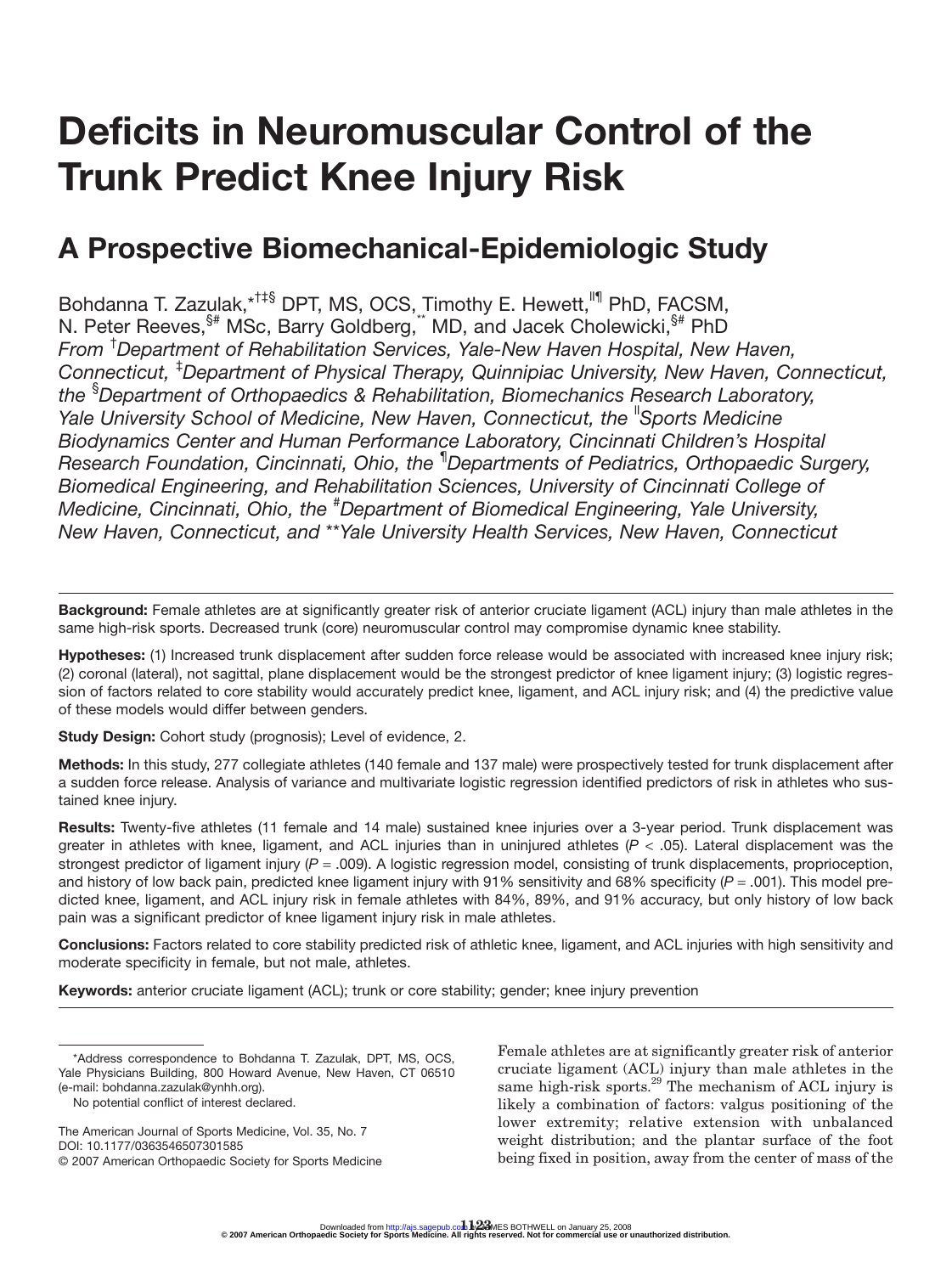body.13 The mechanism of ACL injury may differ in female and male athletes, especially with respect to the dynamic positioning of the knee, as female athletes demonstrate increased valgus collapse of the lower extremity in the coronal plane.<sup>21</sup> Dynamic stability of an athlete's knee depends on accurate sensory input and appropriate motor responses to meet the demands of rapid changes in trunk position during cutting, stopping, and landing movements.14,16 Dynamic stability may be operationally defined as the ability of the knee joint to maintain position (static stability) or intended trajectory (dynamic stability) after internal or external disturbance. Inadequate neuromuscular control of the body's trunk or "core" may compromise dynamic stability of the lower extremity and result in increased abduction torque at the knee, which may increase strain on the knee ligaments and lead to injury.<sup>2,16,24,39</sup>

The dynamic stability of the body, or any specific joint such as the knee, is contingent on neuromuscular control of the displacement of all contributing body segments during movement.<sup>16</sup> Core stability is related to the body's ability to control the trunk in response to internal and external disturbances, including the forces generated from distal body segments as well as from expected or unexpected perturbations. Core stability, as generally defined in the sports medicine literature, is a foundation of trunk dynamic control that allows production, transfer, and control of force and motion to distal segments of the kinetic chain.<sup>20</sup> For the purposes of the present study, a more precise operational definition was developed. Core stability was defined as the body's ability to maintain or resume an equilibrium position of the trunk after perturbation. Deficits in neuromuscular control of the body's core may lead to uncontrolled trunk displacement during athletic movement, which in turn may place the lower extremity in a valgus position, increase knee abduction motion and torque, and result in high knee ligament strain and ACL injury.13,16

Core muscle activity precedes lower extremity muscle activity in the temporal sequence of many athletic tasks.  $H$ odges and Richardson<sup>17,18</sup> demonstrated that trunk muscle activity often occurs before the activity of the lower extremity musculature.They concluded that the central nervous system creates a stable foundation for movement of the lower extremities through cocontraction of the transversus abdominis and multifidus muscles.<sup>17</sup> Cholewicki and Van Vliet<sup>8</sup> reported that all of the musculature of the trunk, including abdominal as well as back musculature, contributes to core stability. The relative contributions of each muscle group continually change throughout an athletic task.<sup>6</sup>

Deficient core neuromuscular control of motion during athletic tasks may predispose athletes to low back injuries as well as injuries of the lower extremity. Delayed reflex response of trunk muscles increases the risk of low back injury in athletes and appears to be a preexisting risk factor.<sup>7</sup> Similarly, abdominal muscle fatigue may be a contributing factor to hamstring injuries.<sup>9</sup> Retrospective examination of patients with ankle sprains shows a delay in the onset of muscle activation of the gluteal muscles compared with uninjured control subjects. $^{1,4}$  In a recent prospective study of over 900 athletes, female athletes who subsequently suffered ankle injury demonstrated significantly greater body sway than

TABLE 1 Subject Demographics*<sup>a</sup>*

|                | Female             | Male               |
|----------------|--------------------|--------------------|
|                | $n = 140$          | $n = 137$          |
| Height(m)      | $1.70 \pm 0.08^b$  | $1.83 \pm 0.08^b$  |
| Weight (kg)    | $65.6 \pm 8.7^{b}$ | $79.9 \pm 11.9^b$  |
| BMI $(kg/m^2)$ | $22.6 \pm 2.2^b$   | $23.8 \pm 2.8^{b}$ |
| Age $(y)$      | $19.4 \pm 1.0$     | $19.3 \pm 1.8$     |

*a* All values are mean ± standard deviation. BMI, body mass index. *b* Significant differences between groups.

those athletes who were not injured, while predictors of injury in male athletes were related to ankle range of motion and not to measures of trunk sway.<sup>3</sup>

The purpose of the present study was to identify potential neuromuscular factors related to core stability that predispose athletes to knee injuries. We hypothesized that motor control of the core may play an important role in dynamic stability of the lower extremity and subsequent injury to the knee. Specifically, we examined whether there was a relationship between factors related to core stability and increased risk of knee, knee ligament, and/or ACL injury. The 4 hypotheses tested were (1) increased trunk displacement after sudden force release would be associated with increased knee injury risk; (2) lateral angular displacement of the trunk in the coronal plane would be the best predictor of ligament injury; (3) logistic regression models of combined factors related to core stability would predict knee, ligament, and ACL injury with high sensitivity and moderate specificity; and (4) the predictive value of these models differs in male and female athletes. The development of sensitive measures related to core stability in athletes could lead to the identification of neuromuscular risk factors that predispose specific athletes to knee injury, and interventions could be developed to modify these factors in these individuals to decrease injury risk. There is strong evidence that neuromuscular control of the trunk and lower extremity can be improved with neuromuscular training.<sup>15,26,27,36,37</sup>

#### METHODS

#### **Subjects**

A total of 277 athletes volunteered for the study. Table 1 provides subject demographics for female and male volunteers. Athletes were tested at baseline and then followed for 3 years to track all knee injuries sustained during that period. Before experimental testing, every subject completed a detailed, 45-item questionnaire pertaining to personal demographic data (height, weight, and age), athletic experience, varsity level, sport(s) affiliation, and history of injury. For the purposes of this study, an injury was defined as any injury that resulted in a visit to a sports physician, and a knee injury was defined as ligament, meniscal, or patellofemoral injury to the knee joint. None of the athletes enrolled in the study had any history of knee injury. Fractures and contusions were excluded in the knee-injured athlete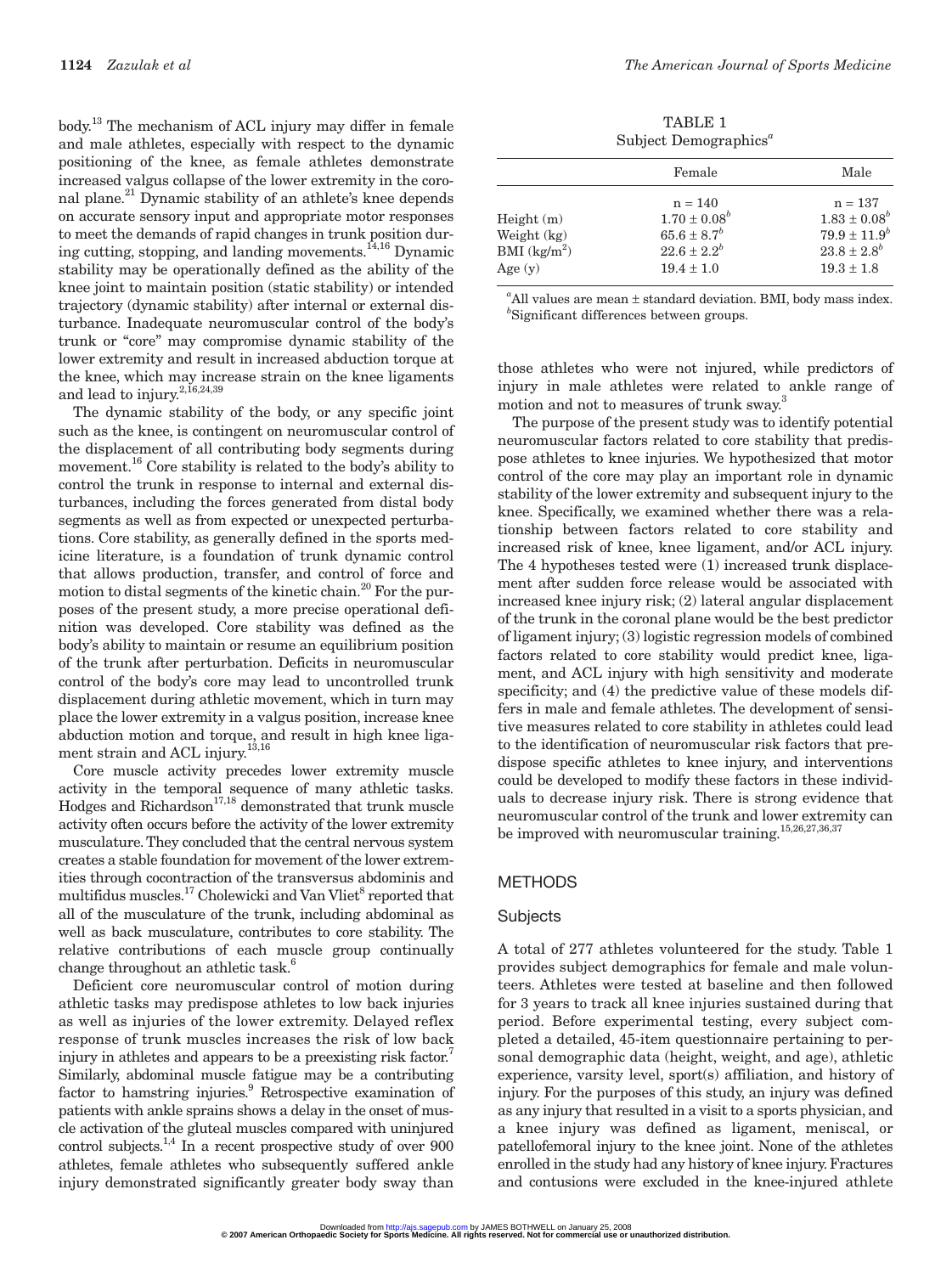

Figure 1. A subject positioned in a multidirectional, sudden force release apparatus. Flexion (A), extension (B), and lateral bending (C) loads were applied via a system of pulleys.

group. All ligament and meniscal injuries were confirmed by magnetic resonance imaging. All subjects understood the experimental protocol and signed the consent form, both of which were approved by the Human Investigation Committee.

#### Trunk Displacement Measure After Sudden Force Release

A quick force release in 3 directions of isometric trunk exertions was used for assessing the trunk response to sudden unloading. Subjects were placed in a wooden apparatus that was designed for isometric exertions in trunk flexion, extension, and lateral bending (Figure 1). The apparatus restrained pelvic motion but allowed the upper body to move freely in any direction. The restraint excluded any postural adjustments through joints other than the spine (ie, hip, knee, and ankle). Subjects sat in a semiseated position, which allowed the subjects to assume their most comfortable lumbar spine geometry before their pelvis was restrained. A cable attached to a chest harness at approximately the fifth thoracic vertebra was held with an electromagnet and served as a resisting force for isometric exertions. Each subject performed 5 trials at a constant force level corresponding to 30% of the maximal isometric trunk exertion for an average healthy man (108 N) or woman (72 N), established empirically in a preliminary study. Thirty percent of the maximum isometric exertion was selected, as lower forces would not produce appreciable perturbation and higher forces become uncomfortable when released. This was also determined by a prior empirical study. The force level was displayed on an oscilloscope to provide visual feedback to the athlete helping them to reach and maintain the target force. The resisted force was suddenly released when the electromagnet was deactivated. Deactivation occurred at random time intervals after the target force was reached.

A Flock of Birds electromagnetic device (Ascension Technologies, Burlington, Vt) was used to record trunk motion after the force release. The sensor was placed on the back at approximately the T5 level. The receiver was within 3 ft of the transmitter according to the device specifications. Care was taken that no metal parts were in the vicinity of the setup. The data were recorded at 123 Hz and then digitally filtered at 8.5 Hz (fourth order, dual pass, Butterworth filter). Angular trunk displacements 150 milliseconds after the release and maximum displacements were selected and averaged across 5 trials in each direction.

#### Statistical Analysis

The sudden force release test generated 6 parameters: flexion, extension, and lateral flexion angular displacement both at 150 milliseconds and maximum displacement. First, a 3-factor (force release direction, gender, and injury) analysis of variance and Tukey post hoc test were used to identify displacement parameters that were significantly different between the injured and uninjured athletes. These parameters served as input into a backward stepwise binary logistic regression model (Minitab, State College, Pa) for predicting knee injury. Initially, all parameters that were related to core stability were entered into the regression model. These included active proprioceptive repositioning  $(APR)$  error of the trunk,<sup>38</sup> 6 trunk displacement parameters (lateral flexion, extension, and flexion both at maximum displacement and at 150 milliseconds), and history of low back pain (LBP). Active proprioceptive repositioning was measured in a parallel study with an apparatus designed to quantify trunk proprioception. In this apparatus, subjects were initially rotated 20° away from the neutral spine posture (at 2 deg/s), briefly held in that position for 3 seconds and then actively rotated back toward the original position. The subjects stopped the apparatus by pressing a switch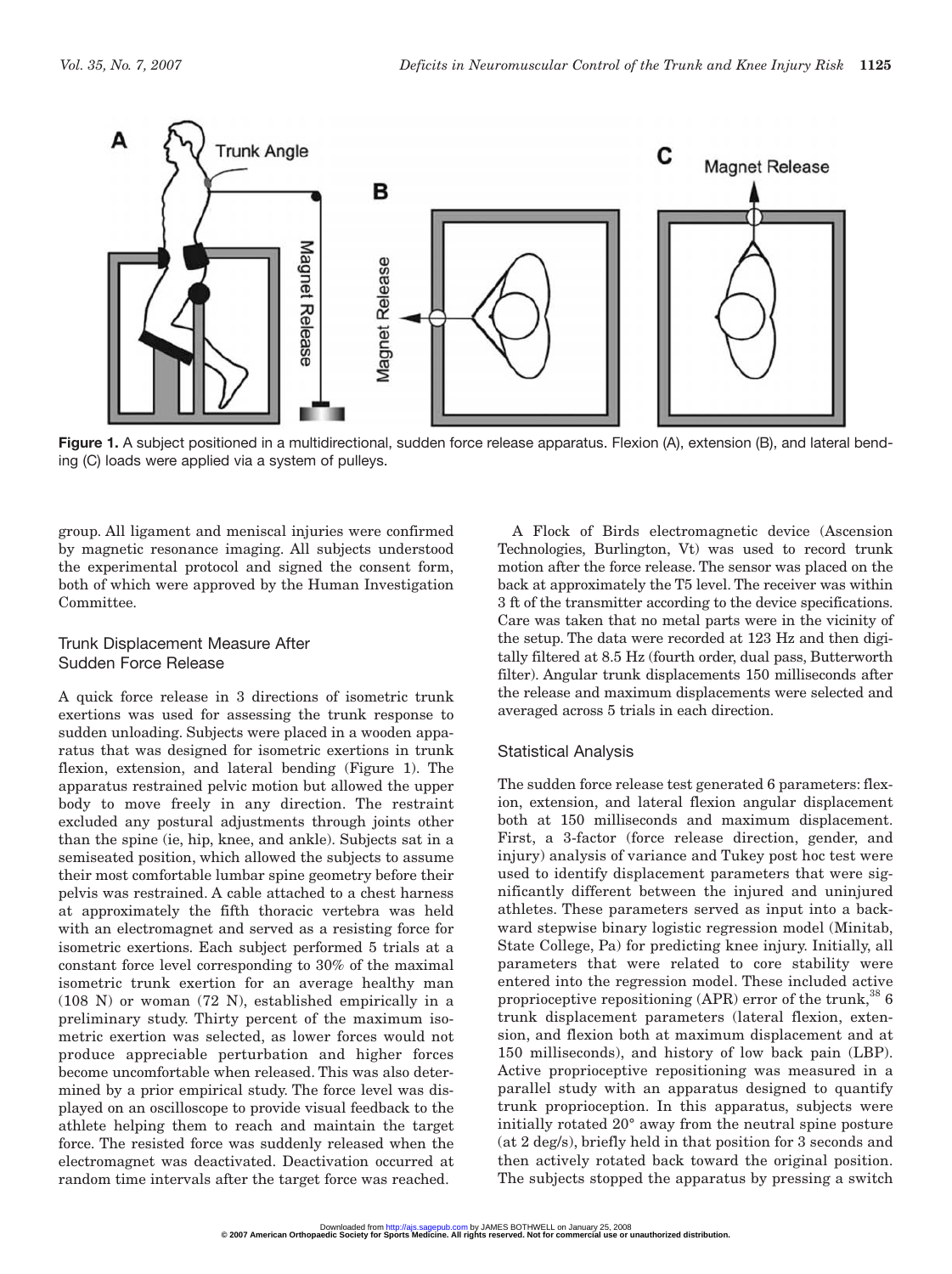

**Figure 2**. Displacement at 150 milliseconds in athletes (female and male combined) who subsequently sustained or did not sustain knee, ligament, or anterior cruciate ligament (ACL) injury. \**P* ≤ .05, \*\**P* ≤ .01. Error bars designate standard error of the mean.



**Figure 3.** Maximum displacement in athletes (female and male combined) who subsequently sustained or did not sustain knee, ligament, or anterior cruciate ligament (ACL) injury. \**P* ≤ .05, \*\**P* ≤ .01, \*\*\**P* ≤ .001. Error bars designate standard error of the mean.

when they perceived being in the original, neutral position. Active proprioceptive repositioning error is the absolute difference (in degrees) between the original neutral position and the final position of the athlete in the apparatus. In addition, weight, height, body mass index (BMI), and gender were also included in the analysis. Next, the parameter contributing the least to the regression model was removed and the process repeated at each iteration until only the parameters with  $P \leq 1$  remained. An a priori power analysis was performed, based on pilot testing, and it was determined that 21 injuries were needed to achieve power of .8.

**Initially** Uninjured Females Injured Females **N** Uninjured Males **Injured Males** 



**Figure 4.** Maximum displacement in female and male athletes who subsequently sustained or did not sustain ligament injury. \*\**P* ≤ .01. Error bars designate standard error of the mean.

TABLE 2 *P* Values (*P*) and Odds Ratios (OR) for the Binary Logistic Regression Analysis for All Athletes*<sup>a</sup>*

|                           |             | Knee              | Ligament          |                                      | ACL                         |                  |  |
|---------------------------|-------------|-------------------|-------------------|--------------------------------------|-----------------------------|------------------|--|
| Variable                  | ОR          | $\boldsymbol{P}$  | <b>OR</b>         | $\boldsymbol{P}$                     | <b>OR</b>                   | $\boldsymbol{P}$ |  |
| Lateral<br>displacement   | $2.14^{b}$  | $.001^{b}$        | $2.22^{b}$        |                                      | $0.016^b$ $2.32^b$ $0.02^b$ |                  |  |
| Extension<br>displacement | $1.25^{b}$  | $.025^{b}$        | 1.32              | .055                                 | 1.61                        | .012             |  |
| Flexion<br>displacement   | 1.23        | .062              |                   | $1.48^b$ $0.017^b$ $1.62^b$ $0.02^b$ |                             |                  |  |
| <b>APR</b>                | $1.83^{b}$  | .030 <sup>b</sup> |                   |                                      |                             |                  |  |
| History of LBP            | $2.79^{b}$  | .036 <sup>b</sup> | 6.75 $^{b}$       | .006                                 |                             |                  |  |
| Overall $P$               | $< .0001^b$ |                   | .001 <sup>b</sup> |                                      | .002 <sup>b</sup>           |                  |  |
| Concordance $(\%)$        | $77.7^{b}$  |                   |                   | $84.5^{b}$                           |                             | $80.9^{b}$       |  |
| Sensitivity $(\%)$        | $83^b$      |                   | $91^b$            |                                      | $83^b$                      |                  |  |
| Specificity $(\%)$        | $63^b$      |                   | $68^b$            |                                      | $76^b$                      |                  |  |

*a* ACL, anterior cruciate ligament; APR, active proprioceptive repositioning error of the trunk; LBP, low back pain.

*b* Significant predictors.

#### RESULTS

During the 3-year follow-up period, the cohort of 277 athletes sustained 25 knee injuries; 11 were sustained by female athletes and 14 by male athletes. Eleven of these knee injuries were ligament injuries (5 women and 6 men), and 6 were ACL ruptures confirmed by MRI (4 women and 2 men). Both displacement at 150 milliseconds and maximum displacement were significantly greater in kneeinjured, knee ligament–injured, and ACL-injured athletes compared with uninjured athletes (Figures 2 and 3). In addition, ligament-injured female athletes demonstrated greater maximum displacement than uninjured female athletes  $(P = .005)$  (Figure 4). No significant differences were observed in maximal displacement between the male injured/uninjured groups.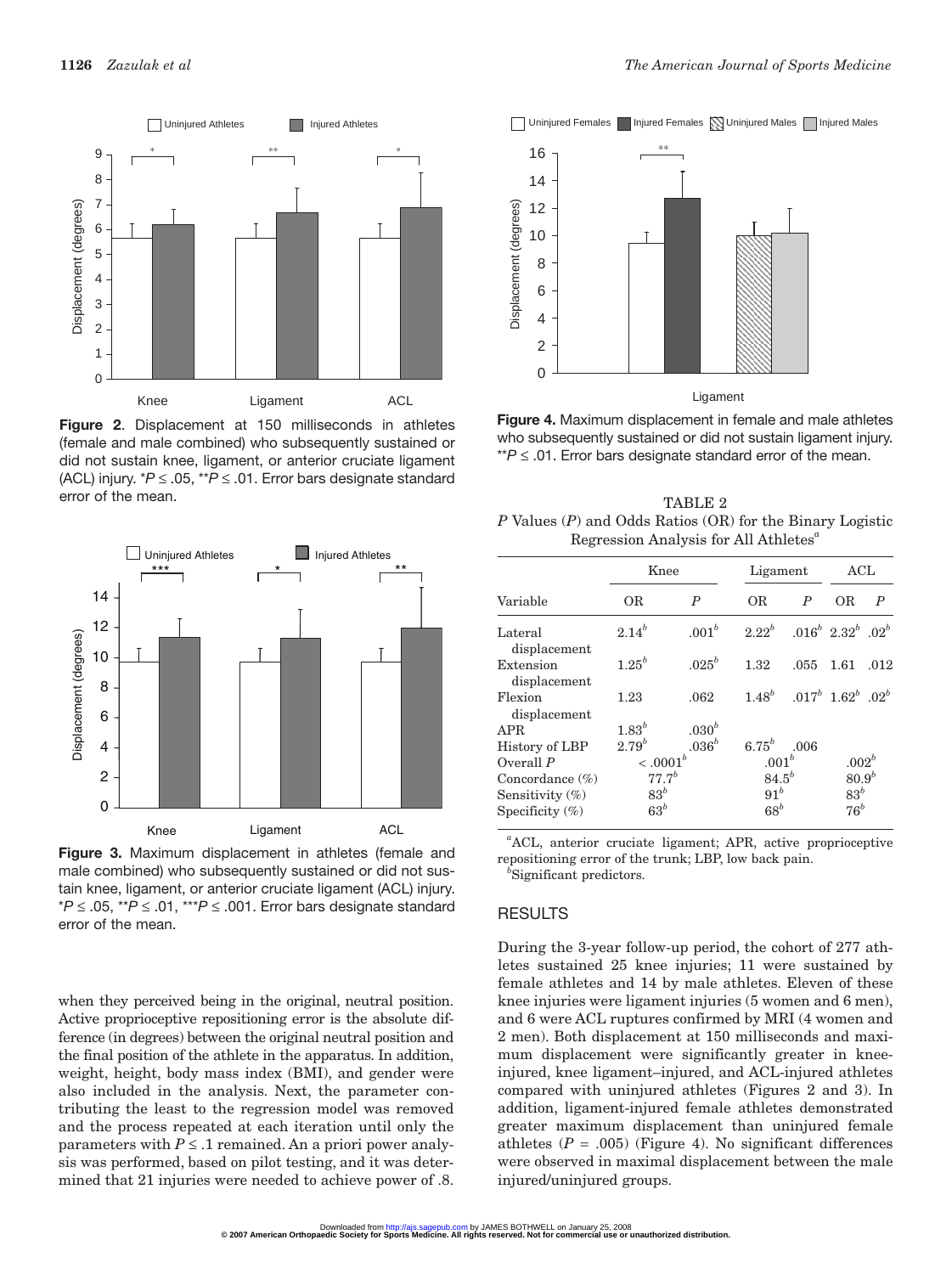| Variable               | All Injured Athletes |                   |            | <b>Injured Female Athletes</b> |                   |      | Injured Male Athletes |      |      |  |
|------------------------|----------------------|-------------------|------------|--------------------------------|-------------------|------|-----------------------|------|------|--|
|                        | Knee                 | Lig               | ACL        | Knee                           | Lig               | ACL  | Knee                  | Lig  | ACL  |  |
| Lateral displacement   | .001 <sup>b</sup>    | .009 <sup>b</sup> | $.014^{b}$ | $.024^{b}$                     | $.024^{b}$        | .09  | $.016^b$              | .152 | .058 |  |
| Overall $P$            | .001 <sup>b</sup>    | .011 <sup>b</sup> | $.020^{b}$ | $.027^{b}$                     | .030 <sup>b</sup> | .117 | $.013^b$              | .156 | .540 |  |
| <b>OR</b>              | 1.91 <sup>b</sup>    | 1.99 <sup>b</sup> | $2.24^{b}$ | $1.89^{b}$                     | $2.28^{b}$        | 1.96 | 1.91 <sup>b</sup>     | 1.71 | 3.24 |  |
| Concordance $(\%)$     | $70.7^{b}$           | $73.0^{b}$        | $78.8^{b}$ | $73.5^{b}$                     | $85.8^{b}$        | 83.2 | $67.7^{b}$            | 62.7 | 76.4 |  |
| Extension displacement | .506                 | .794              | .354       | .379                           | .384              | .127 | .773                  | .807 | .682 |  |
| Overall $P$            | .501                 | .793              | .335       | .360                           | .406              | .108 | .774                  | .808 | .684 |  |
| <b>OR</b>              | 1.05                 | 1.03              | 1.16       | 1.14                           | 1.19              | 1.47 | 1.03                  | 0.97 | 0.91 |  |
| Concordance $(\%)$     | 48.7                 | 42.9              | 52.3       | 50.5                           | 48.1              | 58.1 | 46.9                  | 46.6 | 55.4 |  |
| Flexion displacement   | .056                 | .042              | .045       | .209                           | .098              | .172 | .146                  | .234 | .138 |  |
| Overall $P$            | .061                 | .051              | .061       | .222                           | .080              | .200 | .139                  | .217 | .165 |  |
| <b>OR</b>              | 1.17                 | 1.26              | 1.33       | 1.19                           | 1.37              | 1.32 | 1.17                  | 1.20 | 1.38 |  |
| Concordance $(\%)$     | 59.5                 | 65.5              | 67.9       | 63.8                           | 80.3              | 78.4 | 57.0                  | 54.3 | 52.9 |  |

| TABLE 3                                                                       |
|-------------------------------------------------------------------------------|
| Binary Logistic Regression Analysis of the 3 Displacements on Knee, Ligament, |
| and ACL Injury Risk in All Athletes and by Gender <sup>"</sup>                |

*a* ACL, anterior cruciate ligament; Lig, ligament; OR, odds ratio.

*b* Significant predictors.

TABLE 4 *P* Values (*P*) and Odds Ratios (OR) for the Binary Logistic Regression Analysis by Gender*<sup>a</sup>*

|                        |                            |                        | <b>Female Athletes</b>   |                   |            |                  | Male Athletes |                  |            |                   |           |                  |
|------------------------|----------------------------|------------------------|--------------------------|-------------------|------------|------------------|---------------|------------------|------------|-------------------|-----------|------------------|
| Variable               | Knee                       |                        | Ligament                 |                   | ACL        |                  | Knee          |                  | Ligament   |                   | ACL       |                  |
|                        | <b>OR</b>                  | $\boldsymbol{P}$       | <b>OR</b>                | $\boldsymbol{P}$  | <b>OR</b>  | $\boldsymbol{P}$ | <b>OR</b>     | $\boldsymbol{P}$ | <b>OR</b>  | $\boldsymbol{P}$  | <b>OR</b> | $\boldsymbol{P}$ |
| Lateral displacement   | $2.33^{b}$                 | $.024^{b}$             | $3.48^{b}$               | $.033^{b}$        | 2.53       | .099             |               | .014             |            | .208              |           | .126             |
| Extension displacement | $1.35^{b}$                 | $.084^b$               | $1.85^{b}$               | .011 <sup>b</sup> | $1.85^{b}$ | $.014^{b}$       |               | .195             |            | .613              |           | .599             |
| Flexion displacement   |                            | .131                   | $2.31^{b}$               | .016 <sup>b</sup> | $1.97^{b}$ | $.036^b$         |               | .251             |            | .213              |           | .322             |
| APR<br>History of LBP  | $4.62^{b}$<br>$6.19^\circ$ | $.002^b$<br>$.024^{b}$ |                          | .116              |            |                  |               | .787<br>.290     | $9.94^{b}$ | $.015^b$          |           |                  |
| Overall $P$            |                            | $< .0001^b$            |                          | $.005^b$          |            | $.012^{b}$       |               | .063             |            | .046 <sup>b</sup> |           | .18              |
| Concordance $(\%)$     | $84.5^{b}$                 |                        | $90.6^{b}$<br>$89.2^{b}$ |                   |            | 74.3             |               | $83.1^{b}$       |            |                   | 70.2      |                  |

*a* ACL, anterior cruciate ligament; APR, active proprioceptive repositioning error of the trunk; LBP, low back pain. *b* Significant predictors.

A multiple logistic regression model that included all athletes predicted knee injury, ligament injury, and ACL injury with high sensitivity and moderate specificity (Table 2). The variables in the final model (those with  $P \leq$ .1) included lateral, extension, and flexion angular trunk displacements at 150 milliseconds, APR error of the trunk, and history of LBP. Maximum displacements were eliminated from all regression models  $(P \ge 0.1)$  because of their correlation with displacements at 150 milliseconds, which better predicted injury. The combination of factors related to core stability (increased displacement at 150 milliseconds in all 3 measured directions, absolute error in APR, and history of LBP) predicted knee injury with 83% sensitivity and 63% specificity  $(P < .0001)$ . Displacements at 150 milliseconds in all 3 directions and history of LBP predicted ligament injury with 91% sensitivity and 68% specificity  $(P = .001)$ . Lateral, extension, and flexion displacements were the sole predictors of ACL injury, with 83% sensitivity and 76% specificity  $(P=.002)$ .

A binary logistic regression analysis was performed to determine the relative predictive value of the 3 displacements on knee, ligament, and ACL injury risk in all athletes combined and in the 2 genders separately (Table 3). Of the 3 displacements, lateral displacement was the strongest single predictor of knee, ligament, and ACL injury in all athletes (odds ratios, 1.9, 2.0, and 2.2, respectively). When split by gender, lateral displacement was the sole significant predictor of ligament injury risk in female athletes but was not a predictor in male athletes. Lateral displacement predicted ligament injury with 100% sensitivity and 72% specificity in female athletes  $(P = .024)$  but did not predict injury in male athletes.

The relative predictive value of each of the variables differed when the regression model was analyzed by gender (Table 4). The model of core stability parameters predicted injury in the knee, ligament, and ACL-injured groups for female athletes with 85%, 91%, and 89% accuracy (concordant observations), respectively  $(P < .0001, P < .005,$  and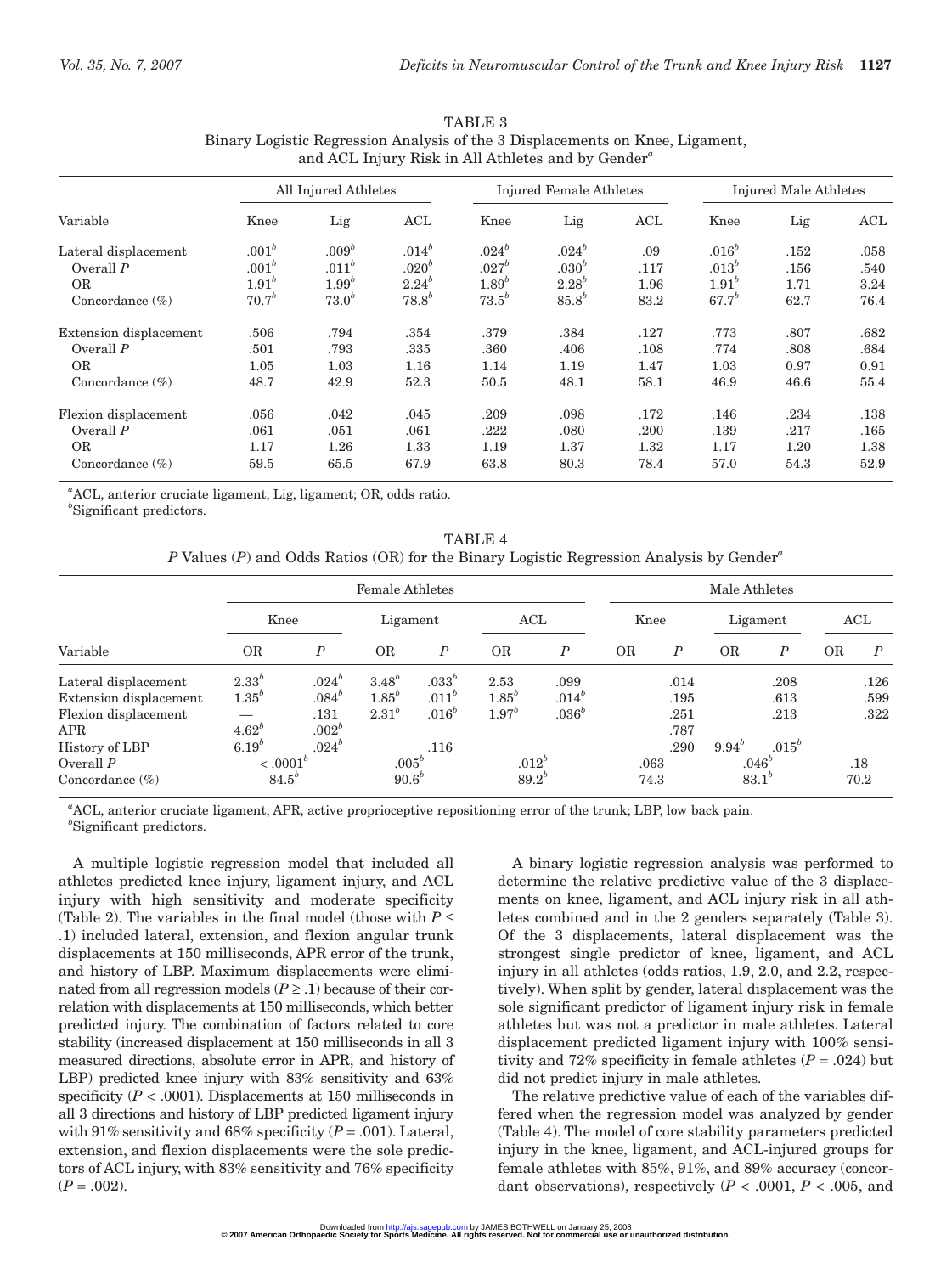*P* < .012, respectively). The strongest predictors of injury in the female athletes were the displacement variables. Active proprioceptive repositioning error and history of LBP were also predictors of knee injury in female athletes. In the male injured group, the model only reached statistical significance for the ligament-injured subjects, for whom history of LBP was the strongest predictor of injury, with 83% concordant observations  $(P = .015)$ .

#### **DISCUSSION**

The current study demonstrates that factors related to core stability predict knee, ligament, and ACL injury risk in athletes. The findings support the first hypothesis, that increased trunk displacement in response to sudden trunk force release is associated with increased knee injury risk. Increased displacement was consistently observed in knee, ligament, and ACL-injured athletes versus uninjured athletes at both 150 milliseconds and maximum displacement. The increased trunk displacement observed in both of these measures in injured athletes likely indicates a potential neuromuscular impairment in the control of the body's core. Decreased neuromuscular control of the trunk appears to influence dynamic stability of the knee joint and to increase knee injury risk during high-speed athletic maneuvers. High ground-reaction forces directed toward the body's center of mass, coupled with decreased trunk neuromuscular control, may compromise dynamic stability of the knee.

Measurable deficits in trunk control may identify female and male athletes at increased risk of injury. Deficits in peak hip abduction and external rotation strength (albeit measured with handheld dynamometers) were observed in female athletes with patellofemoral pain. The authors of that study suggested that these strength deficits of the proximal musculature may contribute to the knee positioned of adduction and internal rotation, which is associated with high lateral retropatellar contact pressure.<sup>19</sup> A prospective study reported that decreased hip external rotation strength, again measured with handheld dynamometers, was the only significant predictor of combined back and lower extremity injury risk. $^{22}$  In addition, female athletes demonstrated significantly decreased femoral abduction and external rotation strength and significantly decreased quadratus lumborum endurance compared with male athletes.<sup>22</sup> However, there are several limitations to this prior study. It was underpowered, used handheld dynamometer measures of hip strength, which are questionable measures of core stability, and may have had overly liberal inclusionary criteria for injuries as all back and lower extremity injuries were pooled together. Further prospective study using state-of-the-art measures of core neuromuscular control was required to better ascertain the association between core stability and knee injury risk and to validate the use of core stability measures for identification of potentially high-risk individuals. Therefore, this prospective study provides evidence for the treatment of these individuals with neuromuscular training programs, designed to prevent knee injury, that incorporate core stability exercises.

Decreased core neuromuscular control may contribute to increased valgus positioning of the lower extremity, while training of the trunk musculature may increase control of hip adduction and internal rotation during weightbearing functional activities and decrease the tendency toward valgus collapse.<sup>11,25,39</sup> Neuromuscular training studies that incorporate core stability exercises decrease knee injury risk, which further supports the theory that neuromuscular control of the core is related to dynamic knee stability.<sup>12,23,28</sup> In a prospective cohort study, Hewett et al<sup>13</sup> reported that female athletes who participated in a neuromuscular training program that included core stability exercises demonstrated a 72% decrease in the incidence of knee ligament (including ACL) injuries compared with female athletes who did not participate in the program. Neuromuscular training reduces hip adduction and knee abduction torques during landing,  $15,26$  which are associated with increased knee and ACL injury risk.<sup>13</sup>

The finding of excessive lateral displacement in the coronal plane exhibited in injured athletes supported our second hypothesis, that lateral angular displacement of the trunk would be the single best predictor of knee ligament injury. These results are consistent with the findings of Paterno et al, $30$  who reported that core proprioceptive neuromuscular training improved body sway in the anterior-posterior but not medial-lateral plane in female athletes. They hypothesized that emphasis should be placed on proprioceptive training in the coronal plane, as the coronal plane is associated with valgus collapse and subsequent ligament injury in this high-risk population.<sup>13</sup>

Measures of core stability, specifically trunk displacement, active trunk proprioception, and history of LBP, were significant predictors of knee, ligament, and ACL injury risk in female athletes. These findings supported our third and fourth hypotheses, as these parameters were not strong predictors of injury risk in male athletes. History of LBP was a significant predictor of knee injury in female athletes and ligament injury in male athletes, independent of other measured factors related to core stability. History of LBP can result in long-lasting alterations in trunk motor control.<sup>31,33</sup> Subjects with LBP were reported to demonstrate impaired postural control, $32$  delayed muscle reflex latencies in response to sudden trunk unloading,  $3^{1,33}$  and abnormalities in trunk muscle recruitment patterns.<sup>35</sup> More specifically, athletes with a history of LBP, even after clinical recovery and return to their prior level of competition, continued to demonstrate motor control deficits of the trunk.<sup>5,34</sup> These athletes have a 3-fold greater risk of sustaining a low back injury than athletes without a history of LBP, which may be indicative of persistent deficits in neuromuscular control of the body's core.<sup>10</sup> Therefore, the current study has identified significant predictors of knee, ligament, and ACL injury. It is notable that all of these predictors are related to core stability.

Limitations of this study include a relatively low number of observed injuries, specifically ligament and ACL injuries. However, the power analysis was met since a total of 25 knee injuries occurred, whereas 21 were required for adequate power. Another limitation of this study was that the athletes may have varied in the type and amount of preparticipation neuromuscular training. Furthermore,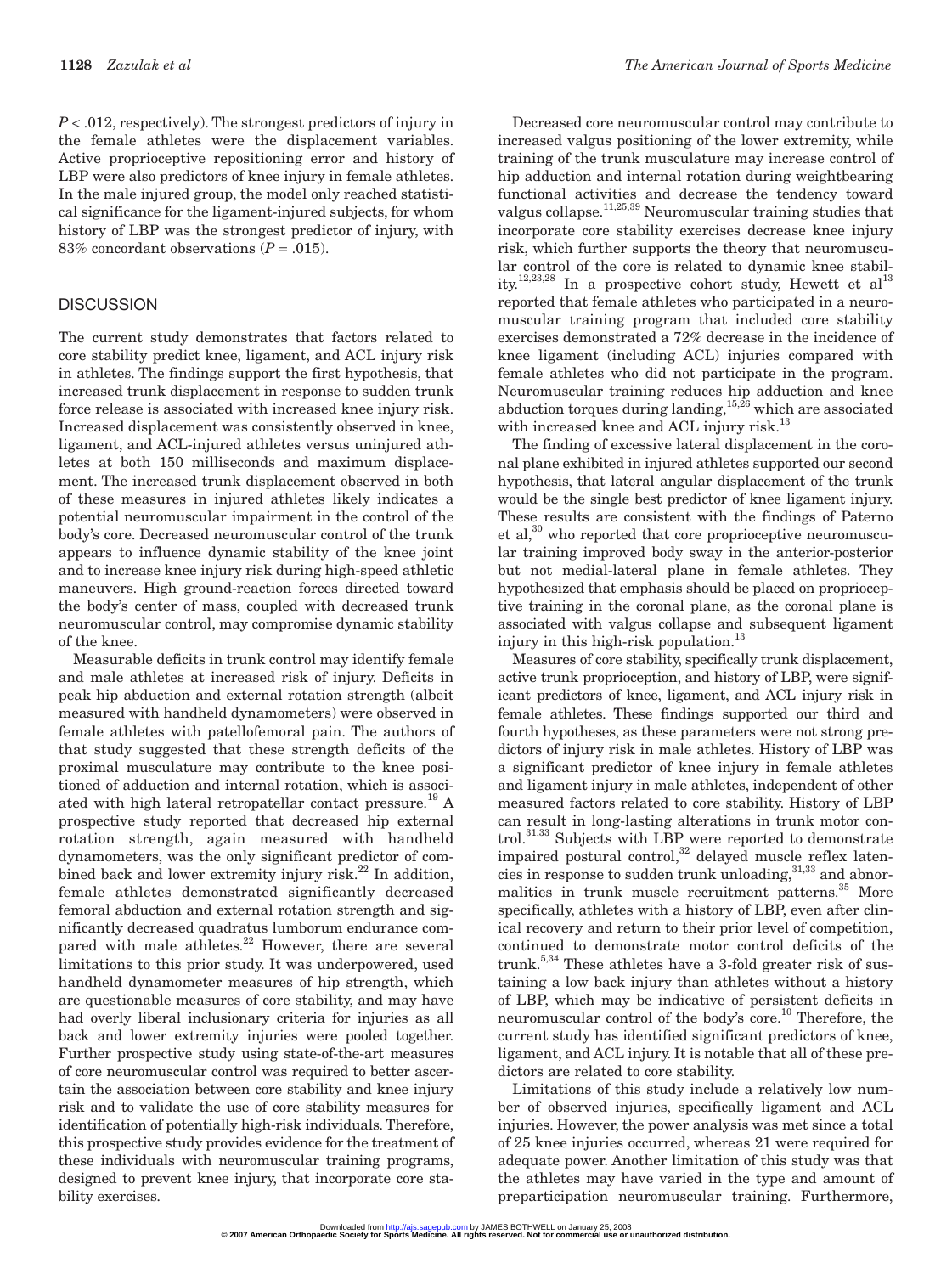the objective measures taken in the current study did not incorporate the entirety of the potential components of core stability. However, important components of core stability, including displacement after trunk force release, active proprioceptive repositioning, and history of LBP, were found to be highly predictive of knee injuries. The tests of displacement after sudden release were conducted under relatively artificial conditions and postures. The pelvis was restrained in the semiseated testing apparatus, which is not a functional athletic position; however, this position was chosen to control other potential neuromuscular response strategies mediated through movement of the hips, knees, and ankles.

#### **CONCLUSIONS**

Athletes with decreased neuromuscular control of the body's core, measured during sudden force release tasks and trunk repositioning, are at increased risk of knee injury. Athletes may be evaluated for deficits in core stability before competition and prophylactically treated with dynamic neuromuscular training targeted toward their specific deficits in core motor control. Both female and male athletes could be evaluated for trunk motion after perturbation or isometric force release, especially in the coronal plane. In addition, female athletes could also be monitored for their ability to actively reposition the trunk. The implementation of interventions that incorporate core stability training, including proprioceptive exercise, perturbation, and correction of body sway, has the potential to reduce knee, ligament, and ACL injury risk in both female and male athletes. Future research should focus on controlled, prospective longitudinal studies of defined populations of athletes who are followed through multiple sport seasons to correlate core stability profiles with injury risk. The efficacy of neuromuscular training interventions targeted toward the improvement of core stability measures is also a high priority for future studies.

#### ACKNOWLEDGMENT

This work was supported by National Institutes of Health (NIH) Grant R01-AR049735 (T.E.H.) and NIH Grant 5R01- AR46844 (J.C.), from the National Institute of Arthritis and Musculoskeletal and Skin Diseases.

#### **REFERENCES**

- 1. Beckman SM, Buchanan TS. Ankle inversion injury and hypermobility: effect on hip and ankle muscle electromyography onset latency. *Arch Phys Med Rehabil.* 1995;76:1138-1143.
- 2. Bendjaballah MZ, Shirazi-Adl A, Zukor DJ. Finite element analysis of human knee joint in varus-valgus. *Clin Biomech (Bristol, Avon).* 1997;12:139-148.
- 3. Beynnon B, Vacek PM, Abate JA III, Murphy D, Paller D. A prospective study of risk factors for first time ankle inversion ankle ligament trauma. Presented at the 32nd annual meeting of the American Orthopaedic Society for Sports Medicine; 2006; Hershey, Pa.
- 4. Bullock-Saxton JE, Janda V, Bullock MI. The influence of ankle sprain injury on muscle activation during hip extension. *Int J Sports Med.* 1994;15:330-334.
- 5. Cholewicki J, Greene HS, Polzhofer GK, Galloway MT, Shah RA, Radebold A. Neuromuscular function in athletes following recovery from a recent acute low back injury. *J Orthop Sports Phys Ther.* 2002; 32:568-575.
- 6. Cholewicki J, McGill SM. Mechanical stability of the in vivo lumbar spine: implications for injury and chronic low back pain. *Clin Biomech (Bristol, Avon).* 1996;11:1-15.
- 7. Cholewicki J, Silfies SP, Shah RA, et al. Delayed trunk muscle reflex responses increase the risk of low back injuries. *Spine.* 2005;30: 2614-2620.
- 8. Cholewicki J, VanVliet JJ. Relative contribution of trunk muscles to the stability of the lumbar spine during isometric exertions. *Clin Biomech (Bristol, Avon).* 2002;17:99-105.
- 9. Devlin L. Recurrent posterior thigh symptoms detrimental to performance in rugby union: predisposing factors. *Sports Med.* 2000;29: 273-287.
- 10. Greene HS, Cholewicki J, Galloway MT, Nguyen CV, Radebold A. A history of low back injury is a risk factor for recurrent back injuries in varsity athletes. *Am J Sports Med.* 2001;29:795-800.
- 11. Hewett TE, Ford KR, Myer GD, Wanstrath K, Scheper M. Gender differences in hip adduction motion and torque during a single leg agility maneuver. *J Orthop Res.* 2006;24:416-421.
- 12. Hewett TE, Lindenfeld TN, Riccobene JV, Noyes FR. The effect of neuromuscular training on the incidence of knee injury in female athletes: a prospective study. *Am J Sports Med.* 1999;27:699-706.
- 13. Hewett TE, Myer GD, Ford KR, et al. Biomechanical measures of neuromuscular control and valgus loading of the knee predict anterior cruciate ligament injury risk in female athletes: a prospective study. *Am J Sports Med.* 2005;33:492-501.
- 14. Hewett TE, Paterno MV, Myer GD. Strategies for enhancing proprioception and neuromuscular control of the knee. *Clin Orthop Relat Res.* 2002;402:76-94.
- 15. Hewett TE, Stroupe AL, Nance TA, Noyes FR. Plyometric training in female athletes: decreased impact forces and increased hamstring torques. *Am J Sports Med.* 1996;24:765-773.
- 16. Hewett TE, Zazulak BT, Myer GD, Ford KR. A review of electromyographic activation levels, timing differences, and increased anterior cruciate ligament injury incidence in female athletes. *Br J Sports Med.* 2005;39:347-350.
- 17. Hodges PW, Richardson CA. Contraction of the abdominal muscles associated with movement of the lower limb. *Phys Ther.* 1997;77: 132-144.
- 18. Hodges PW, Richardson CA. Feedforward contraction of transversus abdominis is not influenced by the direction of arm movement. *Exp Brain Res.* 1997;114:362-370.
- 19. Ireland ML, Willson JD, Ballantyne BT, Davis IM. Hip strength in females with and without patellofemoral pain. *J Orthop Sports Phys Ther.* 2003;33:671-676.
- 20. Kibler WB, Press J, Sciascia A. The role of core stability in athletic function. *Sports Med.* 2006;36:189-198.
- 21. Krosshaug T, Nakame A, Boden B, et al. Mechanisms of anterior cruciate ligament injury in basketball: video analysis of 39 cases. *Am J Sports Med.* 2007;35:359-367.
- 22. Leetun DT, Ireland ML, Willson JD, Ballantyne BT, Davis IM. Core stability measures as risk factors for lower extremity injury in athletes. *Med Sci Sports Exerc.* 2004;36:926-934.
- 23. Mandelbaum BR, Silvers HJ, Watanabe DS, et al. Effectiveness of a neuromuscular and proprioceptive training program in preventing anterior cruciate ligament injuries in female athletes: 2-year follow-up. *Am J Sports Med.* 2005;33:1003-1010.
- 24. Markolf KL, Burchfield DM, Shapiro MM, Shepard MF, Finerman GA, Slauterbeck JL. Combined knee loading states that generate high anterior cruciate ligament forces. *J Orthop Res.* 1995;13:930-935.
- 25. McConnell J. The physical therapist's approach to patellofemoral disorders. *Clin Sports Med.* 2002;21:363-387.
- 26. Myer GD, Ford KR, Brent JL, Hewett TE. The effects of plyometric versus dynamic balance training on power, balance and landing force in female athletes. *J Strength Cond Res.* 2006;20:345-353.
- 27. Myer GD, Ford KR, Palumbo JP, Hewett TE. Comprehensive neuromuscular training improves both performance and lower extremity